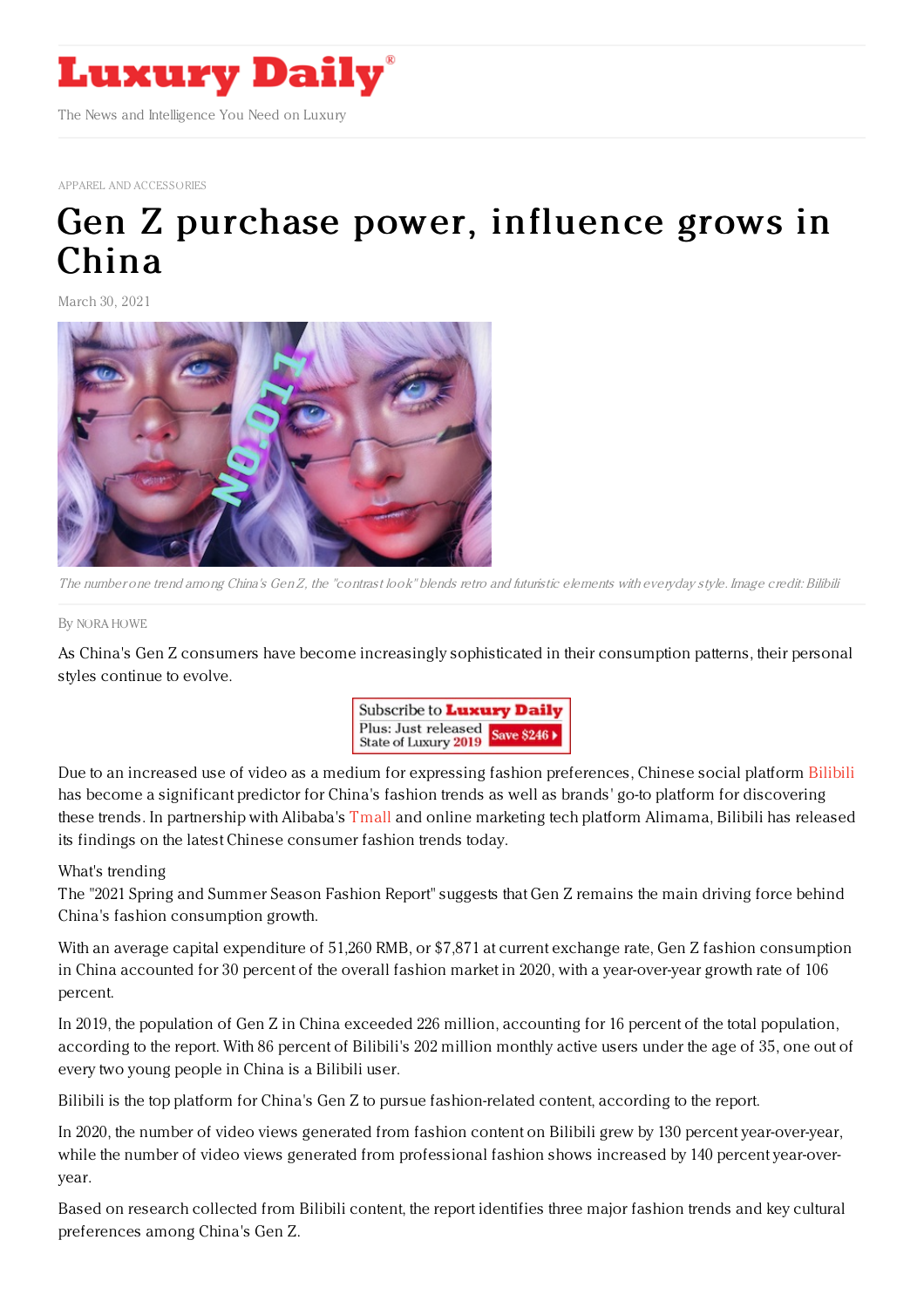

"New classy look"is China's latest fashion buzzword. Image credit: Bilibili

The number one fashion trend on Bilibili is the "contrast look," a blend of retro, futuristic or surreal elements such as cyberpunk with everyday, mainstream style in China. Video views of "contrast look" content more than doubled in 2020.

The second trend is the "new classy look," with durable, versatile and minimalist products. According to Bilibili and Alibaba, China's Gen Z's heightened sense of value for money has led to a shift in their expectations of quality.

The number of "new classy look" videos on Bilibili increased by 240 percent in 2020.

Lastly, the third major trend is expanding fashion and style into all lifestyle scenarios, such as at home, in the gym or camping.

The COVID-19 pandemic shifted young consumers' understanding of fashion from daily wear to a comprehensive lifestyle look. Stylish, comfortable and durable activewear and sportier lifestyles are trending immensely among China's Gen Z.

In 2020, activewear-related content on Bilibili increased by 80 percent, while general fitness content increased 180 percent.

Additionally, the market for smart home devices, stylish home decor and loungewear accelerated dramatically as time spent at home increased. In 2020, video views of smart home-related content on Bilibili increased by 120 percent.

As lockdowns limited social gatherings and outdoor engagement, camping has become a new setting in which Gen Z seeks to showcase personal style. Views of camping-related content increased by 160 percent.

This has led to a surge in upscale camping, or "glamping," which offers the camping experience with high-end amenities often associated with hotels or resorts.



Camping has become <sup>a</sup> new setting to showcase one's sense ofstyle inChina. Image credit: Bilibili

China's Gen Z cultural preferences include: street culture, such as skateboarding, graffiti, tattoos and hip hop; gaming culture; ACG culture, such as animation, cosplay, Lolita fashion and virtual idols; pop culture, including electronic music, street dance, clubbing and music festivals; internet culture, such as auto-tune remixes, memes, emojis and stickers, celebrity news and short-form video content; art; and city lifestyles.

Ahead of the trends